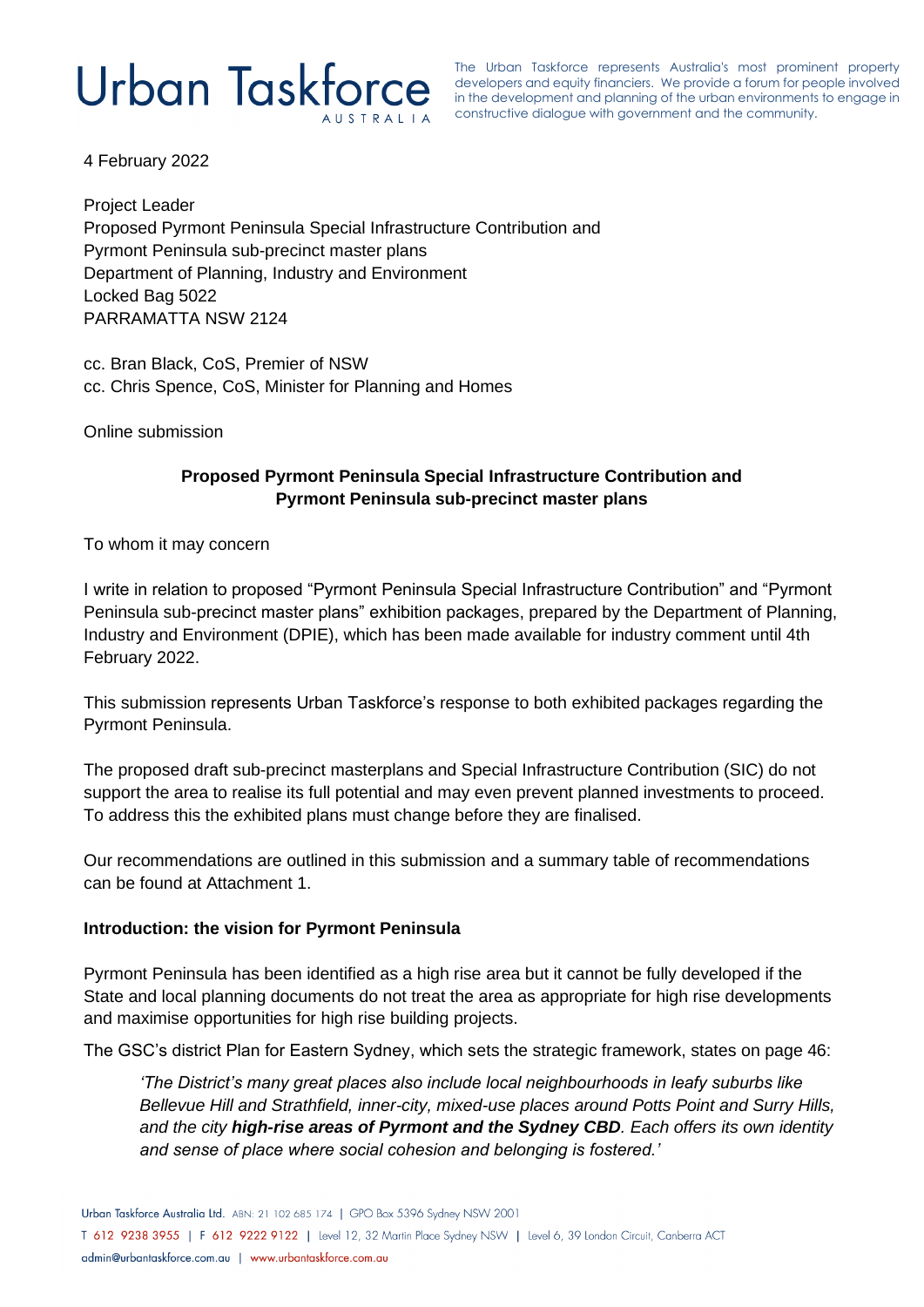The District Plan establishes the strategic merit for high rise development in Pyrmont Peninsula.

In 2019, former NSW Premier Gladys Berejiklian said the government would develop new planning controls to turn the Pyrmont area into the *"gateway to the CBD".*

In 2020, The Minister for Planning at the time, Rob Stokes said that *"Pyrmont has always been an extension of the CBD."*

Strong support for the future growth and development of Pyrmont has also been offered by Premier Dominic Perrottet during his time as NSW Treasurer:

*"Pyrmont is the real gem of Sydney and for too long its potential has been overlooked and under-utilised"* 

> Dominic Perrottet, NSW Treasurer, Media Release, December 2020

*"We can't also have a 'nimby' mentality that ensures that hotels like [The Star] which will make a real difference to tourism in our city and state and our country don't go ahead."*

*"You would think common sense would prevail and that you would get a development that works and at the same time delivers the world-class hotel that backs-in tourism opportunities for our city and state."* 

> Dominic Perrottet, NSW Treasurer, interview on 2GB Radio, July 2019

Mr Perrottet's statements are also supported by an image of what the Pyrmont Peninsula could look like if its potential is fully realised. The image below, (posted on Mr Perrottet's webpage) depicts Pyrmont as bustling area with an extensive number of high rise buildings.



Source:<https://www.domperrottet.com.au/news/pyrmont-perfectly-poised-for-vibrant-future/>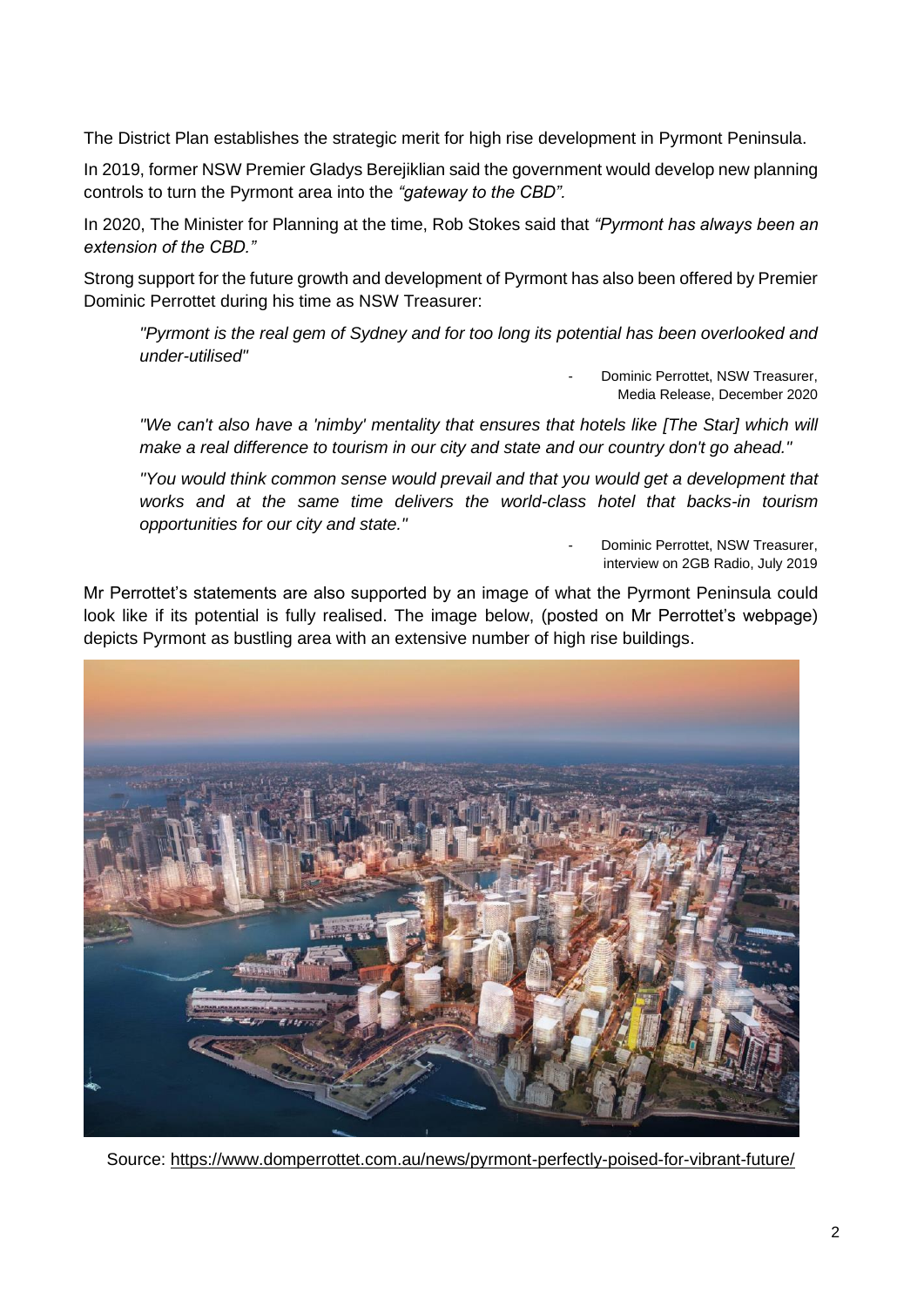## **The proposed draft document make no effort to consider the cumulative impact of contributions on the feasibility of projects**

The Pyrmont Peninsula is already subject to considerable fees and charges, some of which will increase this year.

For example, the *City of Sydney affordable housing program* states that from 1 July 2022 the 7.13 rates will double – from 1% of the total floor area that is to be used for non-residential uses (up from 0.5%) and 3% for residential (up from 1.5%).

Further to this, under the new Planning Proposal land contributions will add 9% on the additional residential GFA for any sites that benefit from an increase in the GFA. These contributions, together with the aforementioned 7.13 rates make up a total of 12% on residential GFA.

In addition to this, the draft Pyrmont Peninsula SIC proposes new contributions for the cost of the Pyrmont Metro Station. While the Urban Taskforce acknowledges the benefits of a new metro station in Pyrmont, the proposed contributions must be set with consideration of the overall impact contributions have on the feasibility of developments.

We note that the proposed SIC sets the following rates: \$15,000 per new dwelling and \$200 per sqm of new GFA.

We also note that DPIE is currently reviewing submissions to the Infrastructure Reforms. If the proposed Regional Infrastructure Contributions do not change in the final documents, then it is expected all new developments to contribute \$12,000 per dwelling and \$30/sqm of new GFA of commercial / retail.

Added to this Baseline contribution under the Infrastructure Contributions reform package, is the Transport Component Project contribution (note: this is proposed to be a separate additional component of the total Regional Infrastructure Contribution).

If the SIC as proposed becomes the Transport component of the RIC, in addition to the baseline RIC charge, in addition to increases to Councils fees and charges, the feasibility of any development at all becomes seriously questionable. There is no evidence that DPIE (now DPE) has done any work on the cumulative impact of these ever increasing fees and charges.

We note that the NSW Productivity Commission's Review of Infrastructure Contribution Final Report recommended that

*the proposed rates are "subject to no substantial impacts on feasibility"*

see Recommendation 5.1: Adopt regional infrastructure contributions, p95 of the Review of Infrastructure Contributions in New South Wales

The current feasibility assessment for setting the SIC rates does not consider the considerable, cumulative impact of other policies that have either recently been introduced or are currently being finalised (ie. Design and Place SEPP, the Housing Affordability SEPP, the D&BP Act & Regulations,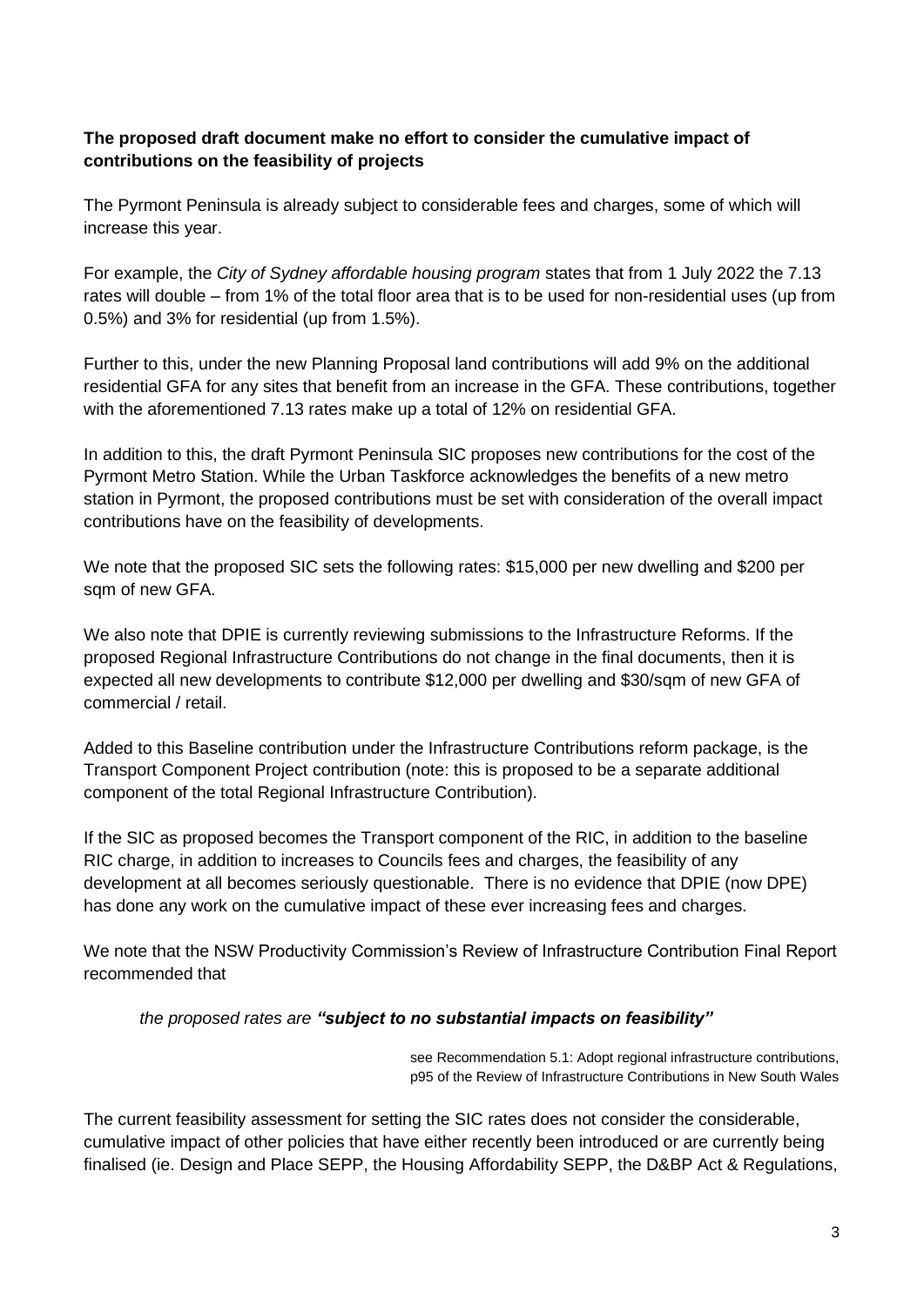The RAB Act, etc) or the available evidence of increasing costs caused by labour and material shortages.

The Urban Taskforce has consistently noted the comparably high cumulative impact of fees, taxes and charges at local, state and federal level applied to developments in this State compared to others on the eastern seaboard. Without a cumulative impact assessment which includes all state fees and charges, and further impacts of other recent legislation and policies, it is not possible to implement the Productivity Commission's recommendation. The cumulative impact of rising construction costs, increased infrastructure contributions and charges to planning policy (and the instruments thereof) are rendering development of new housing supply unfeasible.

*Recommendation 1: The Urban Taskforce recommends that DPIE reduces the proposed SIC rates as they have a negative impact the feasibility of housing developments and put at risk the realisation of the Premier's vision for the extension of the Sydney CBD high rise along the Pyrmont Peninsular.*

## **Pyrmont Peninsula has been repeatedly identified as a high rise area and the planning documents must give effect to this character of the area**

The ambition of the NSW Government and desire to develop the peninsula are not reflected in the planning documents.

The currently proposed sub-precinct master plans show that there will be serious limitations for high rise developments.

Obstacles will occur with regards to solar access. A tall building that is surrounded by small residential lots cannot be designed in a way that will have no solar impact on those lots.

However, should there be an opportunity for multiple high rise developments in the area then there would be more solar access available for greater number of dwellings. This is because when developments have multiple levels they are less likely to be entirely overshadowed by tall buildings.

If the sub-precinct masterplans are not made more flexible, existing smaller residential sites will prevent many high rise developments. This is already an issue around one of the key sites – The Star, where there is a risk that a high rise tower will not be possible to proceed to development since it will have a solar access impact on the surrounding small residential sites.

We acknowledge that the strategy cannot guarantee that small residential lots will be redeveloped simultaneously with other high rise projects, but the opportunity must be provided by the Place Strategy. This will mean it will be up to property owners and investors to assess how many of the areas can be developed as a cluster where each individual structure will benefit from the (re)development.

The master plans must allow for the broader application of high rise in this critical precinct and let the market determine where it occurs.

By identifying a number of areas for '*no high rise development'* and also applying strict **'no overshadowing'** provisions, the Draft Pyrmont Peninsula sub-precinct master plans effectively constrains the opportunity for the growth of our city. It certainly works against the realisation of the vision of the Premier, the former Premier and the former Minister for Planning.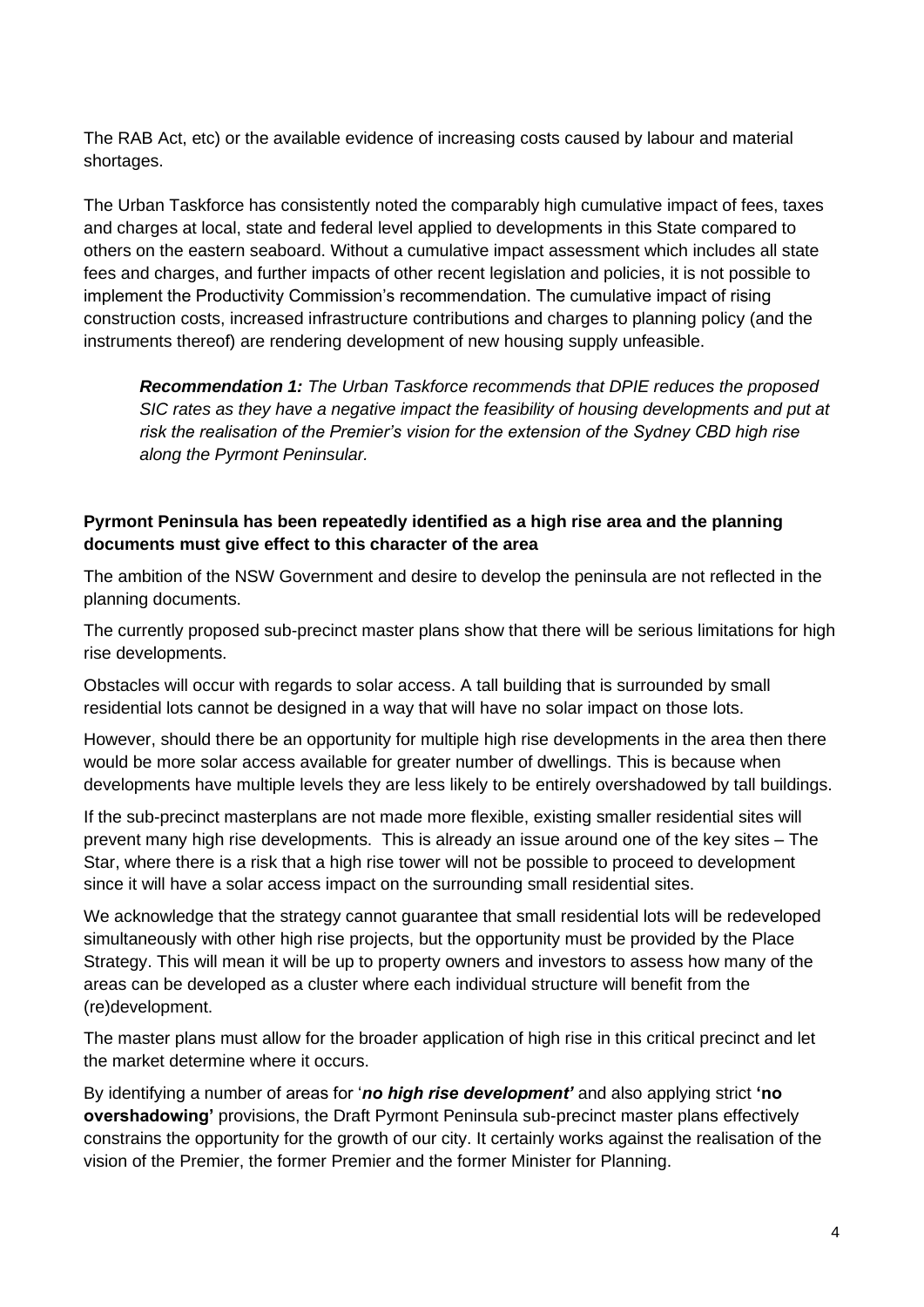The Urban Taskforce also notes that as part of the sub-precinct master planning work, the number of sites capable of change have been reduced (see page 7 for the original map and page 11 for the revised more restrictive proposal). This change creates further constraints on potential residential and commercial development in the area. Urban Taskforce recommends that the process is reversed so that more development is allowed in more areas.

The Pyrmont Peninsula Place Strategy Implementation should include a more positive emphasis on ensuring the places capable of change realise their full potential. For example, on page 6 of the Pyrmont Peninsular Place Implementation Strategy, the implementation document should encourage the City of Sydney to ensure that Strata commercial and residential sites with 10 or less lots should developed and high rise developments to be allowed on those sites.

**Recommendation 2:** The Urban Taskforce recommends that the sub-precinct plans are reviewed with a view to enable the development of high rise buildings in more areas. The Place Strategy revision should consider removing existing obstacles in the planning documents which will prevent high rise projects proceeding (eg. Remove inflexible non-merit based clauses like: *no solar access impact on the surrounding area*).

**Recommendation 3:** The Urban Taskforce recommends that the sites identified for change in the Pyrmont Peninsula Strategy are reviewed with a view to maximise opportunities for development and, at minimum, the number of "sites capable of change" identified on page 11 is the same as the originally proposed Place Strategy, exhibited in 2020.

## **The documents are too prescriptive and more case-by-case flexibility is needed it the objectives of the plan are to be met**

The strategy is too prescriptive and this will negatively affect development. In light of the Pyrmont Peninsula's proximity and access to the Sydney CBD, together with proposed improvements to transport infrastructure, the Urban Taskforce is concerned that the extent of development uplift identified in the Sub-precinct masterplans will fall short in realising the Peninsula's full potential.

For example, part 3.4 of the Pyrmont Peninsula Place Strategy, *Protecting Sunlight to public and open spaces*, restricts the height of future developments. The proposed table on page 38 and map 3.4.1 on page 39 of the Urban Design Report, explain that areas are evaluated based on three categories of open spaces which require protection for solar access:

- 1. Merit based assessment for any future development proposal
- **2. Sun Access Plane used to inform master planning, and**
- **3. No additional overshadowing used to inform**

The Urban Taskforce asserts that the entire space should be assessed on a merit basis approach (the first criterion) and remove restrictions posed by the second and third criteria.

A merit based assessment process is critical to ensure projects can obtain consent where the benefits of the project outweigh the challenges.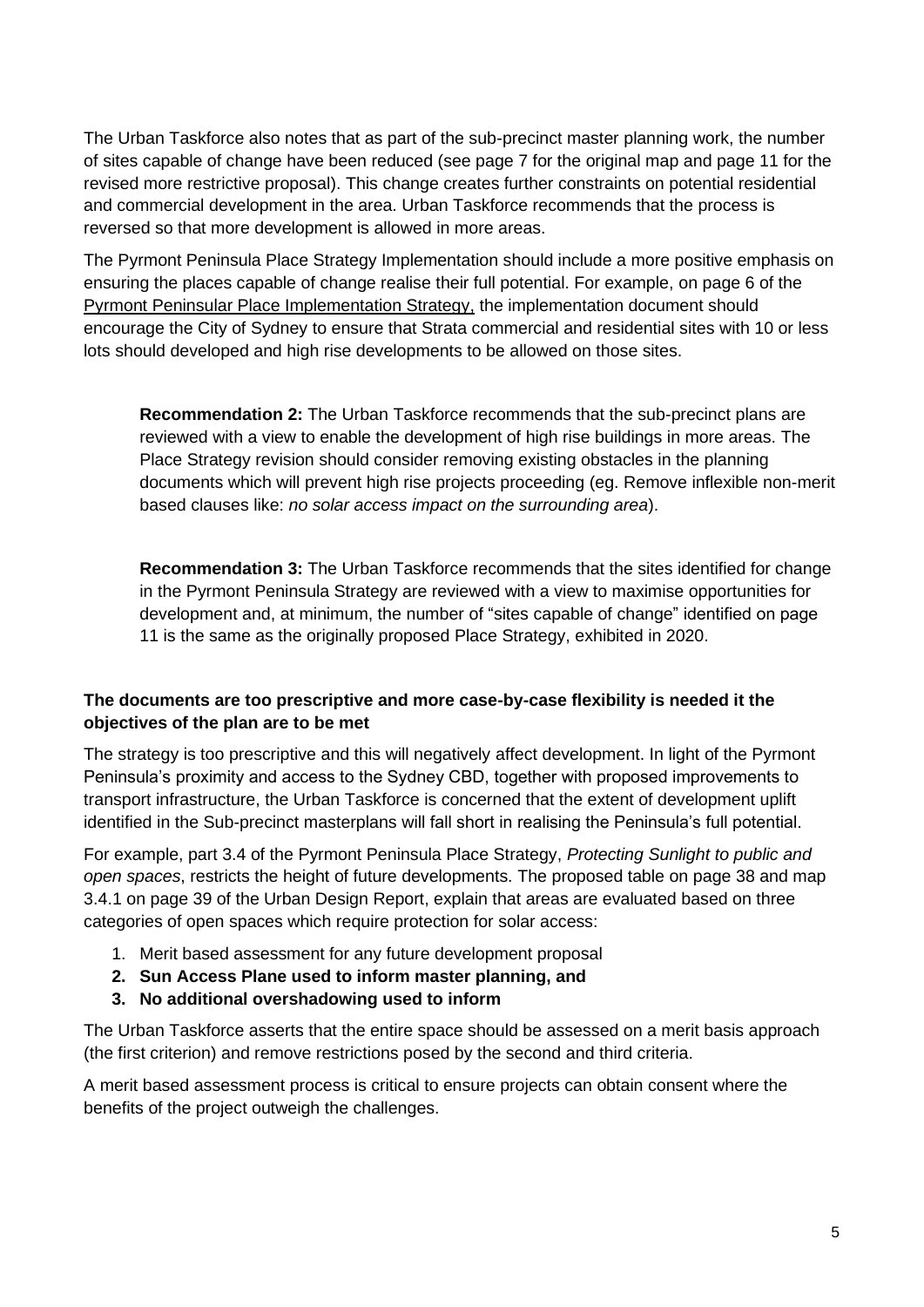One example is the Elizabeth Healey Reserve. The Urban Design Report states that "the potential for increased building heights on Union Street, Darling Island […] should not breach this sun access plane to protect sunlight to the existing and future planned reserve extent." This protection is proposed even though this Reserve is close to the metro site which has a proposed high rise mixed use development.

It is evident that some flexibility must exist. The Elizabeth Healey Reserve is just one of the sites which must be assessed on a merit base. The strategy must balance protecting sunlight to open spaces, as an important consideration, with enabling development of the suburb in order to achieve its strategic goals. Without this flexibility, the sub-precinct master plans will almost certainly not deliver the required growth and economic development in the area.

**Recommendation 4:** The Urban Taskforce recommends that, in order for the area to realise its full potential, a merit based assessment to any future development proposal is applied to all development areas in Pyrmont Peninsula and no sunlight limitations and overshadowing are assumed a priori for all public and open spaces.

#### **Encourage investment via genuine consultation**

The exhibition of the Pyrmont Peninsula sub-precinct master plans is the penultimate step before the documents are finalised. As such it is the last opportunity to align the views of the planners and industry on what and how can development in this area be realised.

We note that the revitalisation and redevelopment of the Pyrmont Peninsula has the capacity to assist with Sydney's post-COVID economic recovery. However, the private sector investment needed to deliver this recovery will be dependent on each of the key sites and sub-precincts having the right development controls and appropriate assessment framework.

Unfortunately, the Urban Taskforce has received feedback from our members that they have not been appropriately consulted. Specifically, we note that:

- There has been no consideration of alternative control proposed by the private sector.
- Consultation does not equal explanation of the process. The private sector expects government to openly discuss the details of controls and consider alternative proposals.

Consultation with industry is critical and a genuine conversation about the future of Pyrmont Peninsula will enable the expected development and investments and help avoid confusion during the implementation of the strategy.

Industry must be consulted to ensure that the anticipated economic opportunities are viable, although this consultation process should not postpone the conclusion of planning process any longer.

With a short, targeted effort to consult relevant industry stakeholders, changes to the documents could be made before the currently exhibited documents are finalised.

**Recommendation 5:** The Urban Taskforce recommends that DPIE engages key industry stakeholders in a genuine consultation process with a view to make changes to provisions in the sub-precinct master plans that hinder development and prevent the strategic objectives for Pyrmont Peninsula to be achieved.